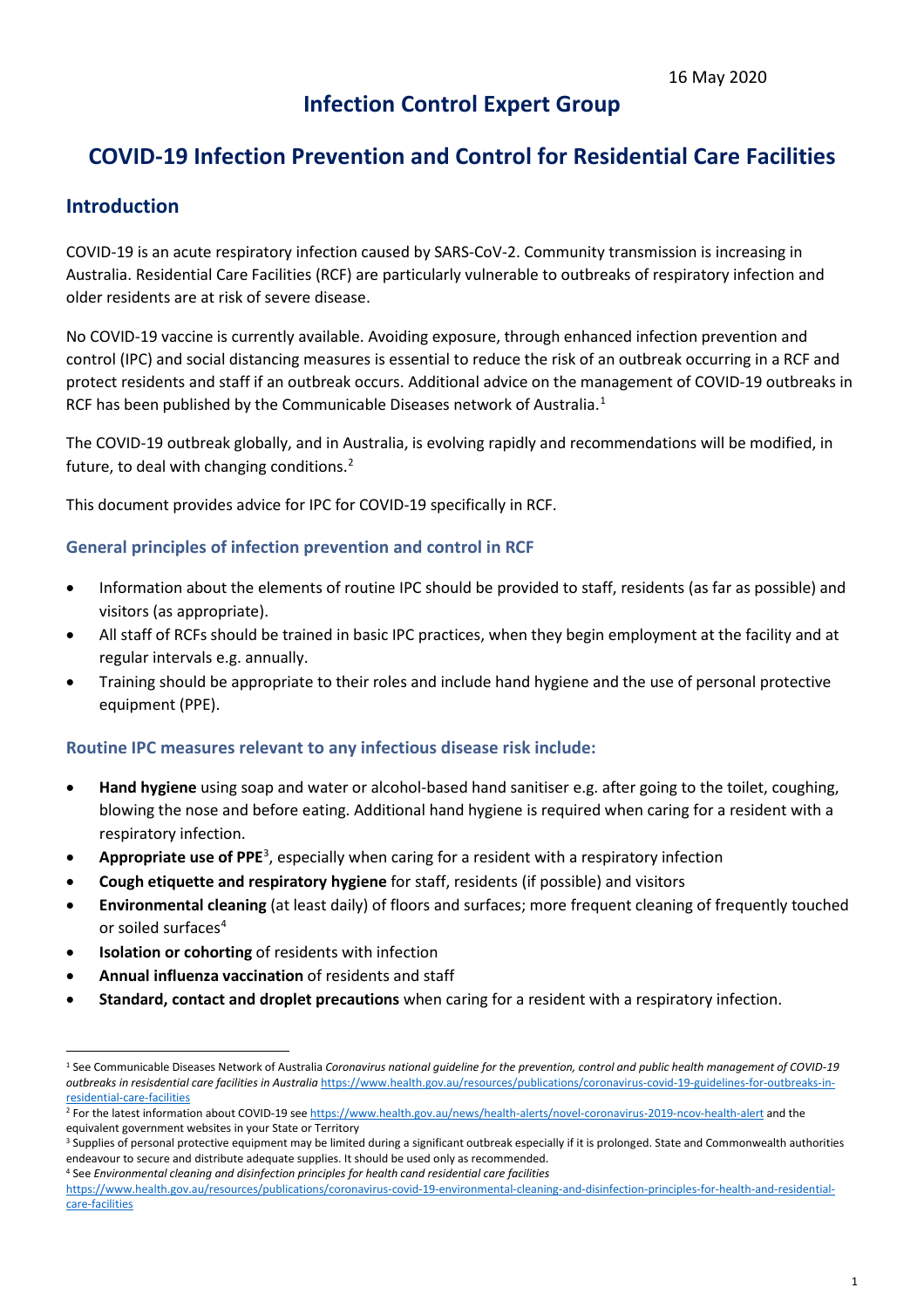• **Limiting unnecessary movement** of residents and staff within and between facilities to help reduce transmission of infection.

**Note:** see relevant sections below for more detail and explanation of term

# **Spread of COVID-19**

The virus that causes COVID-19 most commonly spreads through:

- Direct contact with droplets from an infected person's cough or sneeze, which can be avoided by cough etiquette and social distancing precautions (see below).
- Close contact<sup>5</sup> with an infectious person
- Indirect contact by touching objects or surfaces (e.g. bed rails, doorknobs or tables) that have been contaminated with respiratory droplets from an infected person and then touching the face, especially mouth, nose or eyes.

## **Collection of respiratory specimens**

Specimens for diagnosis of COVID-19 and other respiratory viral infection should be collected by a trained healthcare professional or pathology collector.[5](#page-1-0)

### **Placement of residents within the RCF**

With appropriate IPC precautions, many RCF residents with COVID-19 and their contacts can be safely cared for within the facility.

#### **Placement of residents with suspected or confirmed COVID-19**

Residents with **suspected or confirmed COVID-19** should be **isolated and cared for in single rooms**. When managing an isolated resident, the following applies:

- Residents should be isolated while they remain infectious (as determined by the public health unit)
	- o During this period, if they are ambulatory and well enough, they may leave the room for exercise, with supervision, if contact with other residents can be avoided.
	- $\circ$  If residents must leave their room while infectious they should wear a surgical mask
- Staff and residents should be reminded of the importance of cough etiquette and respiratory hygiene.
- Staff and visitors in contact with ill residents should observe contact and droplet precautions [\(see below\)](#page-3-0)
- Supplies of PPE should be available immediately outside the room.
- Special arrangements may be needed for care of residents with dementia who need to be isolated on a caseby-case basis.

<span id="page-1-2"></span>**If a single room is not available,** the following principles can guide resident placement:

- Residents with the same virus<sup>[6](#page-1-1)</sup> who are assessed by the RCF as suitable roommates, can be housed together (cohorted) in the same room within a section of the facility.
- Ill residents sharing a room should be physically separated (more than 1.5 metre apart) with privacy curtain between them drawn to minimise the risk of droplet transmission.

 $\overline{a}$ **<sup>5</sup>** Refer to *Interim advice on non-inpatient care of persons with suspected or confirmed Coronavirus Disease 2019 (COVID-19), including use of personal protective equipment (PPE)* [https://www.health.gov.au/resources/publications/interim-advice-on-non-inpatient-care-of-persons-with-suspected-or](https://www.health.gov.au/resources/publications/interim-advice-on-non-inpatient-care-of-persons-with-suspected-or-confirmed-coronavirus-disease-2019-covid-19-including-use-of-personal-protective-equipment-ppe)[confirmed-coronavirus-disease-2019-covid-19-including-use-of-personal-protective-equipment-ppe](https://www.health.gov.au/resources/publications/interim-advice-on-non-inpatient-care-of-persons-with-suspected-or-confirmed-coronavirus-disease-2019-covid-19-including-use-of-personal-protective-equipment-ppe)

<span id="page-1-1"></span><span id="page-1-0"></span><sup>&</sup>lt;sup>6</sup> An acute respiratory illness may be due to COVID-19 or many other respiratory viruses. Laboratory tests are required to identify the cause. It is important that ill residents be separated until the causative pathogen for each ill resident is known. Only residents with the same respiratory pathogen may be cohorted together.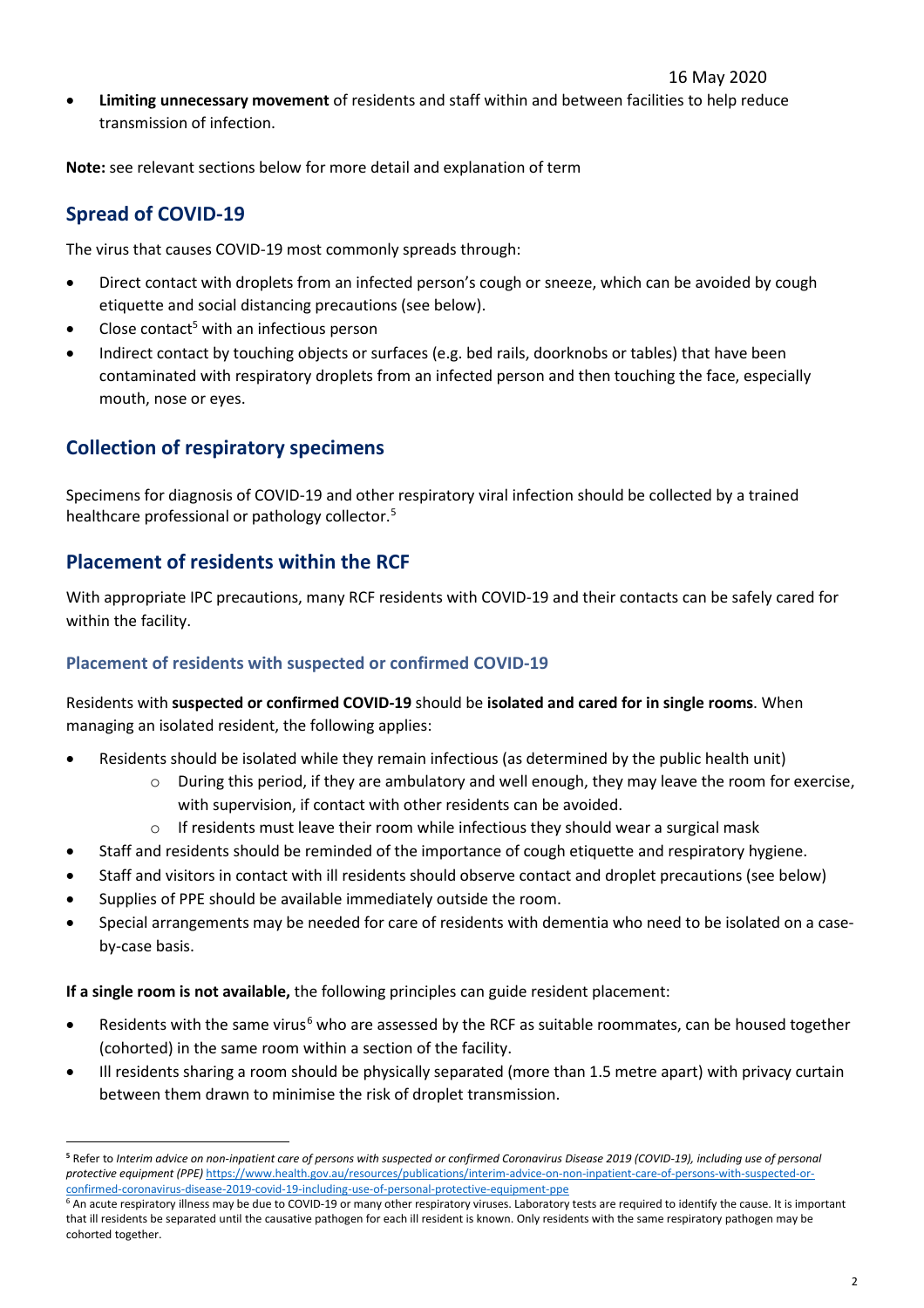- Staff in direct contact with ill residents should observe contact and droplet precautions [\(see below\)](#page-3-0).
- Staff caring for residents who have COVID-19 should be cohorted as far as possible to avoid potential exposure of additional staff and residents.

#### **Placement of residents who are close contacts of a confirmed COVID-19 case**

- Any resident who has been in close contact with someone who has confirmed COVID-19 (another resident, staff member or visitor), in the 24 hours before the onset of symptoms, but remains well, should be quarantined in a single room for 14 days.
- They should be monitored for symptoms of COVID-19 (at least daily).
- Individual supervised exercise or activity outside the room should be limited to areas where contact with other residents can be avoided.
- If a single room is not available, residents who meet the criteria for quarantine can share a room, with the same precautions as for room-sharing by confirmed cases [\(see above\)](#page-1-2). However, if COVID-19 is confirmed in only one resident the other will be classified as a close contact and need to remain in quarantine.

### **Hospital transfer of residents with suspected or confirmed COVID-19**

- Transfer to hospital should be considered for residents whose condition warrants it, in consultation with relatives and taking into account their previous health status and advanced care directive.
- If transfer is required, the ambulance service and hospital must be advised, in advance, that the resident is being transferred from a RCF where COVID-19 is suspected or confirmed.
- If urgent medical attention is required call 000 and advise the operator of the COVID-19 risk.

### **IPC measures when a resident has suspected or confirmed COVID-19**

**Standard Precautions** are IPC practices used routinely in healthcare and in any RCF with a suspected or proven COVID-19 outbreak, where **they apply to all staff and all residents.**

Key elements are:

- **Hand hygiene** before and after each episode of resident contact and after contact with potentially contaminated surfaces or objects (even when hands appear clean).
	- gloves are not a substitute for hand hygiene. When gloves are worn hand hygiene should be performed before putting them on and after taking them off.
- **Use of PPE** if exposure to body fluids or heavily contaminated surfaces is anticipated (gown, surgical mask, protective eyewear, and gloves).
- **Cough etiquette and respiratory hygiene**
	- $\circ$  cough into a tissue (and discard tissue immediately) or into the bend of the elbow; perform hand hygiene.
- **Regular cleaning of the environment and equipment**.
- **Provision of alcohol-based hand sanitiser** at the entrance to the facility and other strategic locations.

**Note:** All RCF staff should be **trained in the correct use of PPE**, appropriate to their role. Incorrect removal of PPE is associated with a risk of personal contamination and spread of infection.

**Transmission-based precautions** are IPC practices used *in addition* to standard precautions to reduce transmission due to the specific route of transmission of a pathogen.

Respiratory infections, including COVID-19 are most commonly spread by contact and droplets. Less commonly airborne spread may occur e.g. during aerosol generating procedures.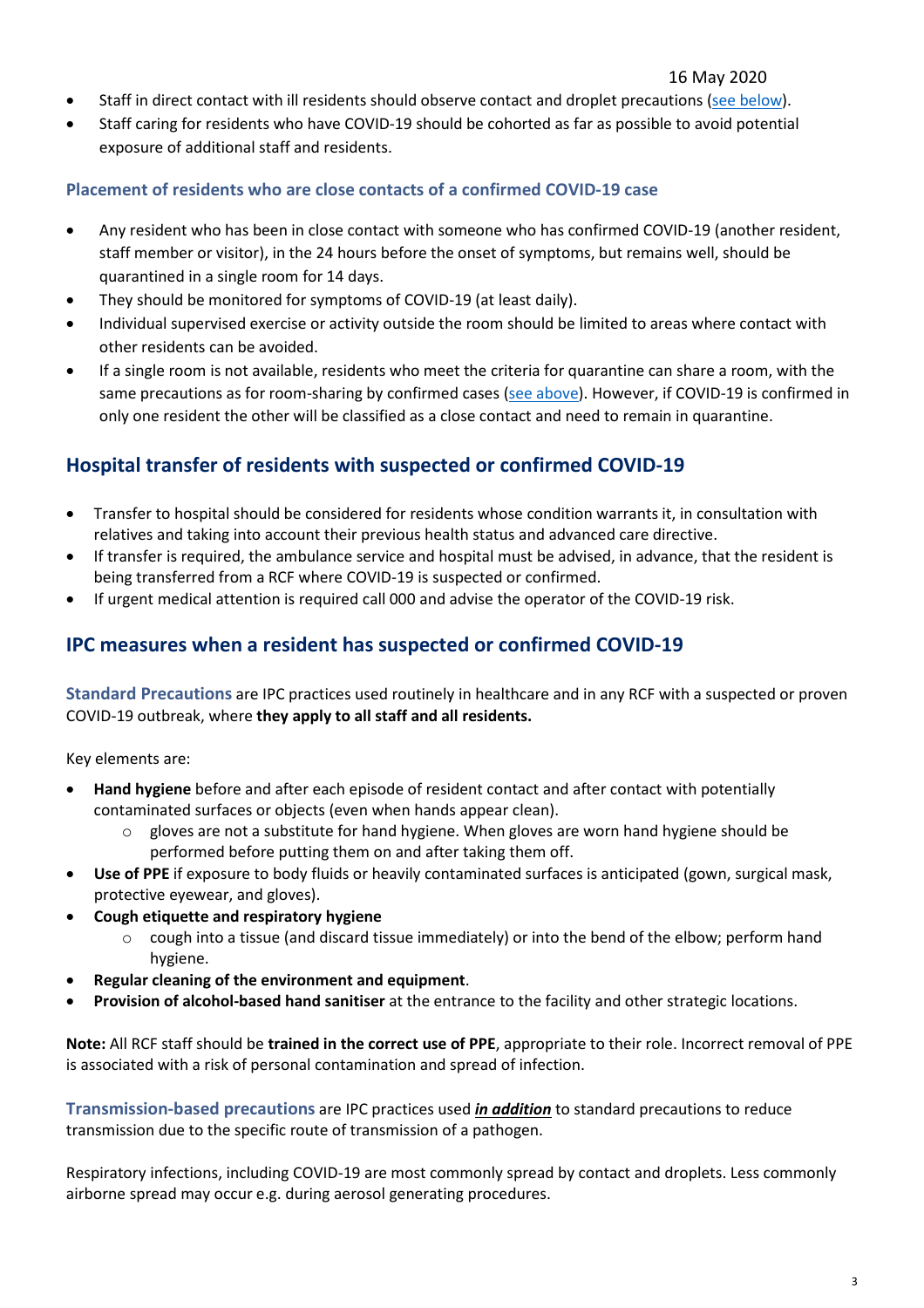#### <span id="page-3-0"></span>**A. Contact and droplet precautions**

These precautions apply to:

- care of all residents with suspected or confirmed COVID-19
- all staff when in contact with ill residents
- health care providers during clinical consultation or collection of diagnostic specimens.

Key elements are:

- **Standard precautions** (as above)
- **Use of PPE** including gown, surgical mask, protective eyewear, and gloves **when in contact with an ill resident**  $\circ$  Protective eyewear can be in the form of safety glasses, eye shield, face shield, or goggles.
- **Isolation of ill residents** in a single room. If a single room is unavailable see: "Placement of residents with suspected or proven COVID-19" (above)
- **Enhanced environmental cleaning and disinfection** of the ill resident's environment[7](#page-3-1)
- **Limit the number** of staff, healthcare workers, and visitors in contact with the ill resident
- **Nebulisers** have been associated with a risk of transmission of respiratory viruses and their use **should be avoided**. A spacer or puffer should be used instead.

**Note: When caring for an asymptomatic resident in quarantine**, contact and droplet precautions should be observed (PPE includes a gown, surgical mask, protective eyewear, and gloves), though eye protection is optional. If the resident later becomes symptomatic/is a confirmed case of COVID-19, staff contacts not wearing eye protection should not be quarantined as close contacts if all other precautions had been observed and they remain well, unless direct contact with respiratory secretions had occurred (i.e. a splash injury to the face).

#### **B. Airborne precautions**

These precautions are recommended, **in addition to all precautions outlined above**, when performing certain high-risk procedures on patients with COVID-19 and **their use is unlikely to be needed in a RCF.** [8](#page-3-2)

**Note:** P2/N95 respirators should be used only when required for high-risk procedures and when caring for severely ill patients (as per RCF guidelines) and only by staff who have been trained in their **use**. They should be fit checked with each use to ensure an adequate face seal is achieved.

### **Exclusion from work RCF staff for COVID-19**

• A RCF staff member who has **epidemiological risk factors for COVID-19**[9](#page-3-3) or **symptoms of acute respiratory infection (ARI)** should stay away from work, seek medical advice and remain in quarantine until cleared.

### **Preparing for and responding to COVID-19 outbreaks in RCFs**

The RCF should form an **Outbreak Management Team** which should develop an Outbreak Management Plan, key IPC elements of which would include:

• Develop easily accessible internal policies and procedures on routine, standard and transmission-based IPC precautions (as outlined above) and an outbreak management plan.

l <sup>7</sup> See *Environmental cleaning and disinfection principles for health cand residential care facilities*

<span id="page-3-1"></span>[https://www.health.gov.au/resources/publications/coronavirus-covid-19-environmental-cleaning-and-disinfection-principles-for-health-and-residential](https://www.health.gov.au/resources/publications/coronavirus-covid-19-environmental-cleaning-and-disinfection-principles-for-health-and-residential-care-facilities)[care-facilities](https://www.health.gov.au/resources/publications/coronavirus-covid-19-environmental-cleaning-and-disinfection-principles-for-health-and-residential-care-facilities)

<span id="page-3-2"></span><sup>&</sup>lt;sup>8</sup> Refer to Interim recommendations for the use of personal protective equipment (PPE) during hospital care of people with Coronavirus Disease 2019 (COVID-*19)*. [https://www.health.gov.au/resources/publications/interim-recommendations-for-the-use-of-personal-protective-equipment-ppe-during-hospital-care](https://www.health.gov.au/resources/publications/interim-recommendations-for-the-use-of-personal-protective-equipment-ppe-during-hospital-care-of-people-with-coronavirus-disease-2019-covid-19)[of-people-with-coronavirus-disease-2019-covid-19](https://www.health.gov.au/resources/publications/interim-recommendations-for-the-use-of-personal-protective-equipment-ppe-during-hospital-care-of-people-with-coronavirus-disease-2019-covid-19)

<span id="page-3-3"></span><sup>9</sup> CDNA National Guidelines for Oublic Health Units *Coronavirus Diseases 2019 (COVID-19)*.

<https://www1.health.gov.au/internet/main/publishing.nsf/Content/cdna-song-novel-coronavirus.htm>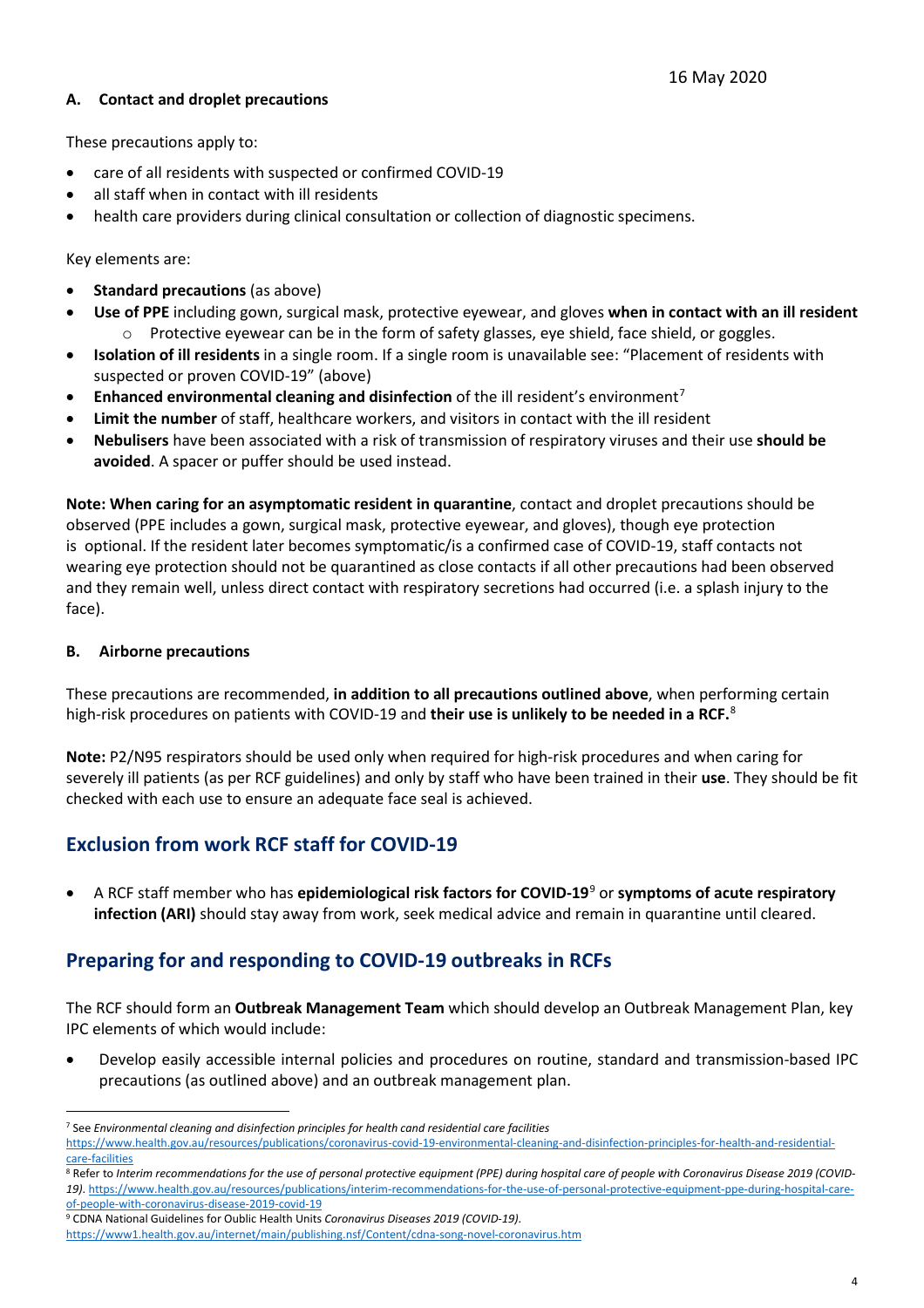#### 16 May 2020

- Include or seek advice from an IPC professional in development of the outbreak management plan.
- Acquire adequate supplies of PPE, alcohol-based hand rub and cleaning materials.
- Ensure RCF staff know the symptoms and signs of COVID-19, and are trained in IPC procedures (as above), including use of PPE.
- If the numbers of cases, contacts and/or resident areas or zones affected increase significantly, the use of PPE may need to be extended beyond the indications recommended in this document.
- Develop a systematic strategy for case detection and management of residents or staff in the facility who develop symptoms of ARI such as fever or cough.
- Ensure daily hand-over time for ARI monitoring and outbreak detection for those assigned to this task
- Notify the local Public Health Unit if an ARI or COVID-19 case or outbreak is suspected.
- Ensure that residents have reviewed their Advanced Care Directives, in consultation with relevant family members or persons with medical power of attorney.

### **Resident movement during an outbreak**

- Avoid transfer of residents to other facilities to minimise spread.
- Limit internal movement of residents, visitors and staff within the facility, as far as possible, to minimise spread.
- Implement social distancing measures in communal living/dining areas
	- o Suspension of group social activities for residents may need to be considered

## **New admissions and readmissions during an outbreak**

- Admissions of new residents into the facility should be restricted. Depending upon the extent of the outbreak and the physical layout of the building, restrictions may be applied to one floor, a wing or the entire facility.
- The reasons for recommended restrictions are:
	- o the risk of infection for the newly admitted resident
	- o the potential to prolong the outbreak by adding new, susceptible residents.
- Residents who have been transferred to hospital for any reason, including COVID-19, **should be readmitted to the facility** as soon as they are well enough to be discharged from hospital.
- New or returning residents should be screened for evidence of fever or ARI.

### **Visitor restriction and signage**

 $\overline{a}$ 

While COVID-19 is occurring in the community, movement of visitors into and within the facility should be limited and social distancing measures introduced. [10](#page-4-0) The following **IPC precautions** should be implemented:

- Children under 16 should be excluded, as they may not be able to observe IPC precautions.
- If appropriate IPC precautions can be implemented to protect staff and other residents, visiting restrictions may be relaxed in the context of end-of-life palliative care.
- Encourage and facilitate phone or video calls between residents and their friends and family members to maintain social contact while visiting restrictions are in place.
- Ensure that all visitors, including essential external providers and visitors to residents:
	- o Visit only one resident (or essential staff member).
	- $\circ$  Go directly to the resident's room or area designated by the RCF, and avoid communal areas.
	- o Maintain separation of 1.5 metres from residents, if possible.
	- o Use alcohol-based hand rub or wash their hands before entering and on leaving the RCF and the resident's room.
	- o Practice cough etiquette/respiratory hygiene.

<span id="page-4-0"></span><sup>10</sup> See Communicable Diseases Network of Australia *Coronavirus national guideline for the prevention, control and public health management of COVID-19 outbreaks in resisdential care facilities in Australia* [https://www.health.gov.au/resources/publications/coronavirus-covid-19-guidelines-for-outbreaks-in](https://www.health.gov.au/resources/publications/coronavirus-covid-19-guidelines-for-outbreaks-in-residential-care-facilities)[residential-care-facilities](https://www.health.gov.au/resources/publications/coronavirus-covid-19-guidelines-for-outbreaks-in-residential-care-facilities)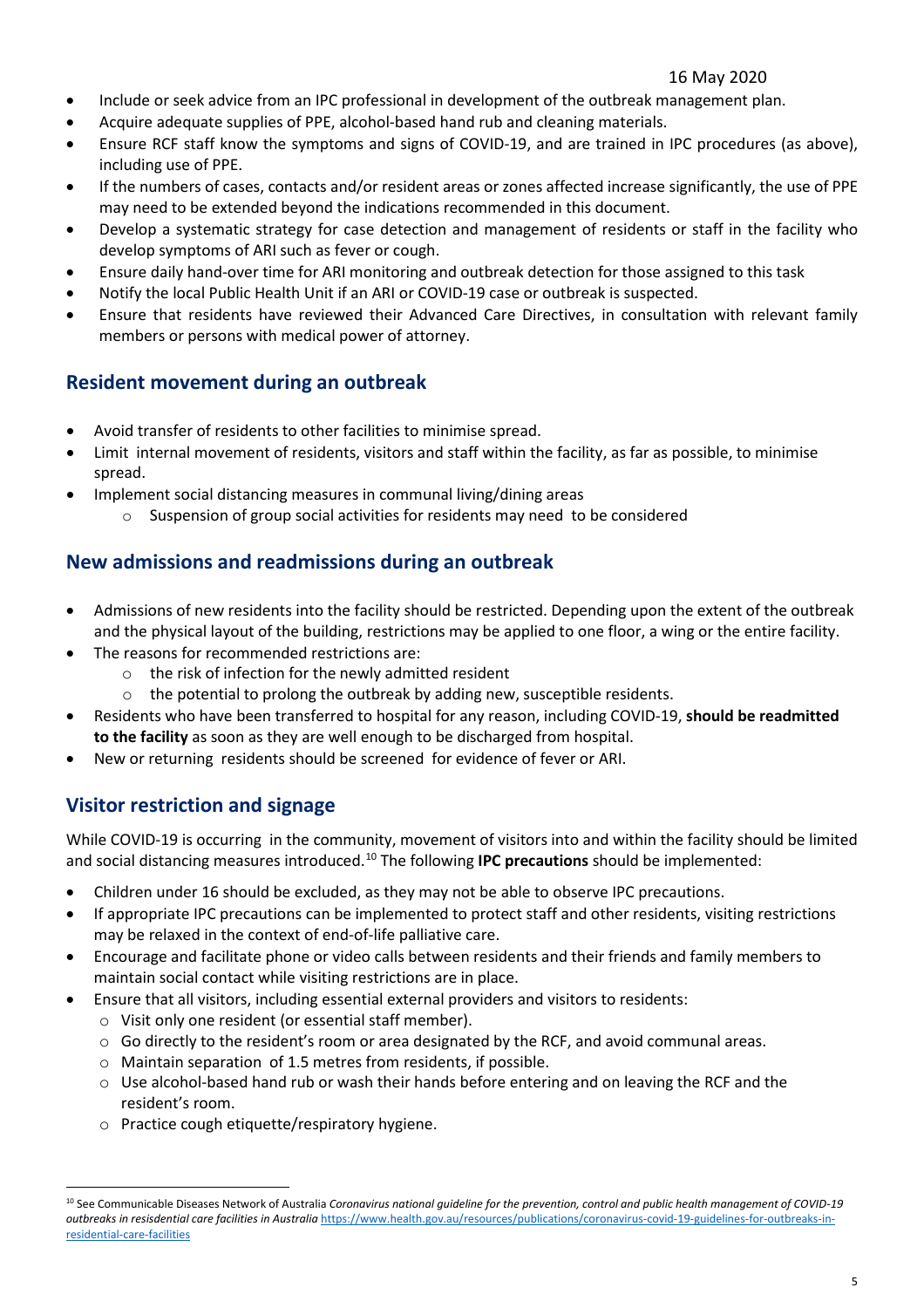- $\circ$  If visiting a resident who is in isolation or quarantine, observe contact and droplet precautions, as directed by RCF staff.
- Post signs or posters at the entrance and other strategic locations to remind visitors of the precautions including donning and doffing instructions at PPE station.
- Screen visitors on entry to the facility for epidemiological (recent travel, contact with a COVID-19 case) and clinical risk factors (acute respiratory infection).

### **Duration of isolation precautions for confirmed COVID-19 patients**

- Cessation of isolation precautions for residents who have had COVID-19 should be determined on a **case-by-**case basis by the local Public Health Unit.<sup>[11](#page-5-0)</sup>
- Outbreak precautions for the facility should remain in place until at least 14 days after last case has been diagnosed or on advice from the Public Health Unit.

### **Environmental cleaning**

• During an outbreak, enhanced cleaning of communal areas and residents' rooms is required. Frequently touched surfaces should be cleaned frequently and any resident care equipment cleaned and disinfected between each use or used exclusively for individual residents.<sup>[12](#page-5-1)</sup>

### **Handling of Linen**

- Soiled linen should always be treated as potentially infectious.
- Routine procedures are adequate for handling linen from residents in a RCF with a COVID-19, including those in quarantine or isolation .
- However, all linen should be laundered on site and not taken home for laundering by relatives, if that has been the practice previously.
- Grossly contaminated/soiled linen should be placed in a soluble plastic bag and then placed in the linen skip or the linen skip should be lined with a plastic bag for soiled linen.

### **Food service and utensils**

- The principles of food hygiene should be observed in food preparation and service.
- Staff should perform hand hygiene before preparing or serving food to residents .
- Disposable crockery and cutlery are not required.
- Crockery and cutlery should be washed in a dishwasher, if available; otherwise wash with hot water and detergent, rinse in hot water and leave to dry.
- Cutlery and crockery from ill residents does not need to be washed separately as hot water and detergent will inactivate any residual contamination.
- Staff should wash or sanitise their hands after collecting or handling used crockery and cutlery, from residents, as trays and utensils can be contaminated with saliva or respiratory droplets.

### **Waste Management**

 $\overline{a}$ 

- Waste can be managed in accordance with routine procedures.
- Clinical waste should be disposed of in clinical waste streams.

<span id="page-5-0"></span><sup>11</sup> See Communicable Diseases Network of Australia *Coronavirus national guideline for the prevention, control and public health management of COVID-19 outbreaks in resisdential care facilities in Australia* [https://www.health.gov.au/resources/publications/coronavirus-covid-19-guidelines-for-outbreaks-in](https://www.health.gov.au/resources/publications/coronavirus-covid-19-guidelines-for-outbreaks-in-residential-care-facilities)[residential-care-facilities](https://www.health.gov.au/resources/publications/coronavirus-covid-19-guidelines-for-outbreaks-in-residential-care-facilities)

<span id="page-5-1"></span><sup>12</sup> See *Environmental cleaning and disinfection principles for health cand residential care facilities*

[https://www.health.gov.au/resources/publications/coronavirus-covid-19-environmental-cleaning-and-disinfection-principles-for-health-and-residential](https://www.health.gov.au/resources/publications/coronavirus-covid-19-environmental-cleaning-and-disinfection-principles-for-health-and-residential-care-facilities)[care-facilities](https://www.health.gov.au/resources/publications/coronavirus-covid-19-environmental-cleaning-and-disinfection-principles-for-health-and-residential-care-facilities)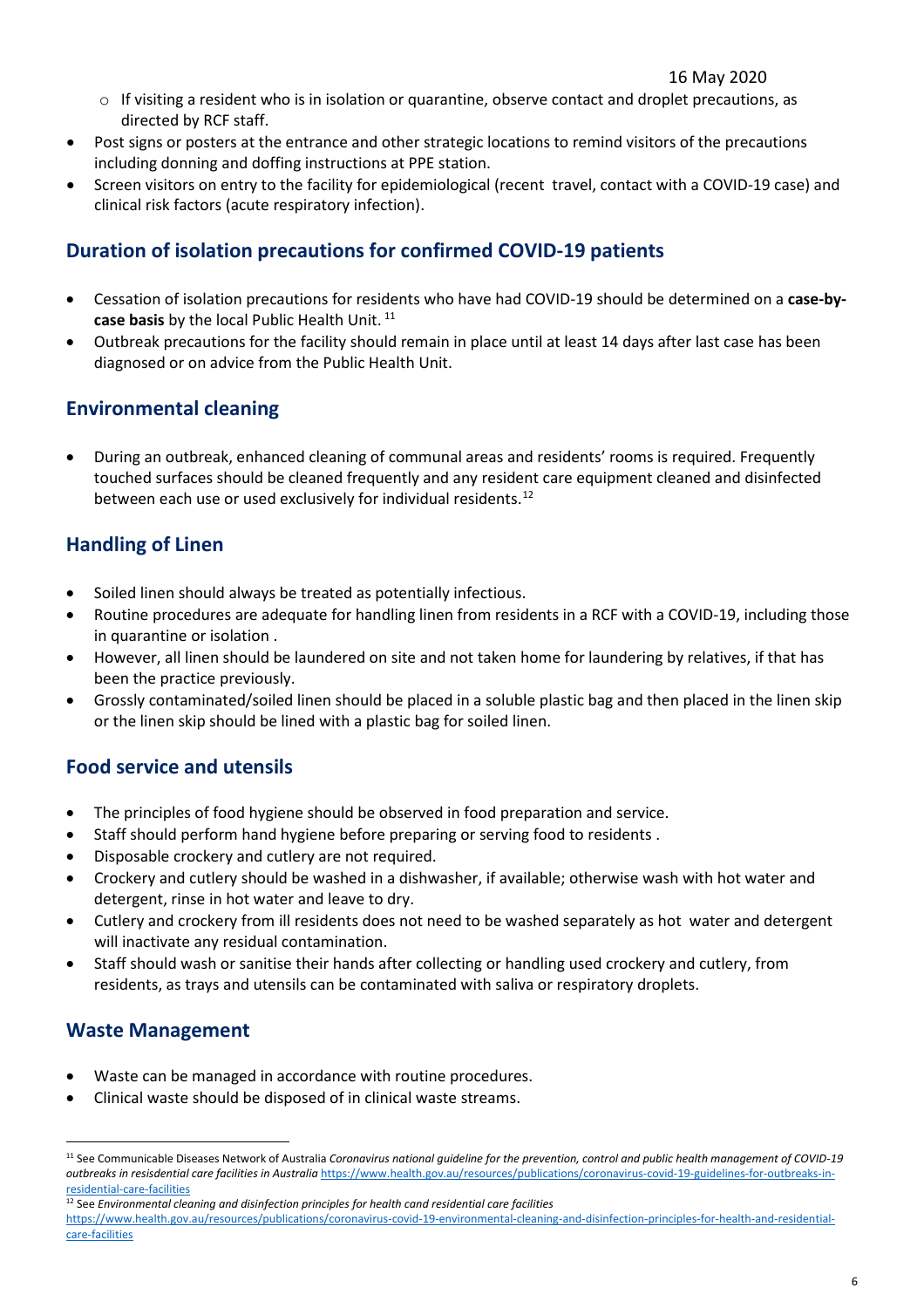• Non-clinical waste is disposed of into general waste streams.

### **Management of Deceased Bodies**

 $\overline{a}$ 

- Advice for handling of bodies affected by COVID-19 have been endorsed by CDNA and AHPPC.<sup>[13](#page-6-0)</sup>
- Normal processes apply to the management of deceased bodies.
- The same precautions should be followed when handling the body as when caring for the resident during life i.e. contact and droplet precautions if the deceased has been suffering from COVID-19.
- Deceased bodies should be placed in a leak-proof bag; staff handling deceased bodies should wear gown, surgical mask, protective eyewear and gloves.

<span id="page-6-0"></span><sup>13</sup> See *Advice for funderal directors* [https://www.health.gov.au/sites/default/files/documents/2020/03/coronavirus-covid-19-advice-for-funeral-directors](https://www.health.gov.au/sites/default/files/documents/2020/03/coronavirus-covid-19-advice-for-funeral-directors-advice-for-funeral-directors-covid-19_1.pdf)[advice-for-funeral-directors-covid-19\\_1.pdf](https://www.health.gov.au/sites/default/files/documents/2020/03/coronavirus-covid-19-advice-for-funeral-directors-advice-for-funeral-directors-covid-19_1.pdf)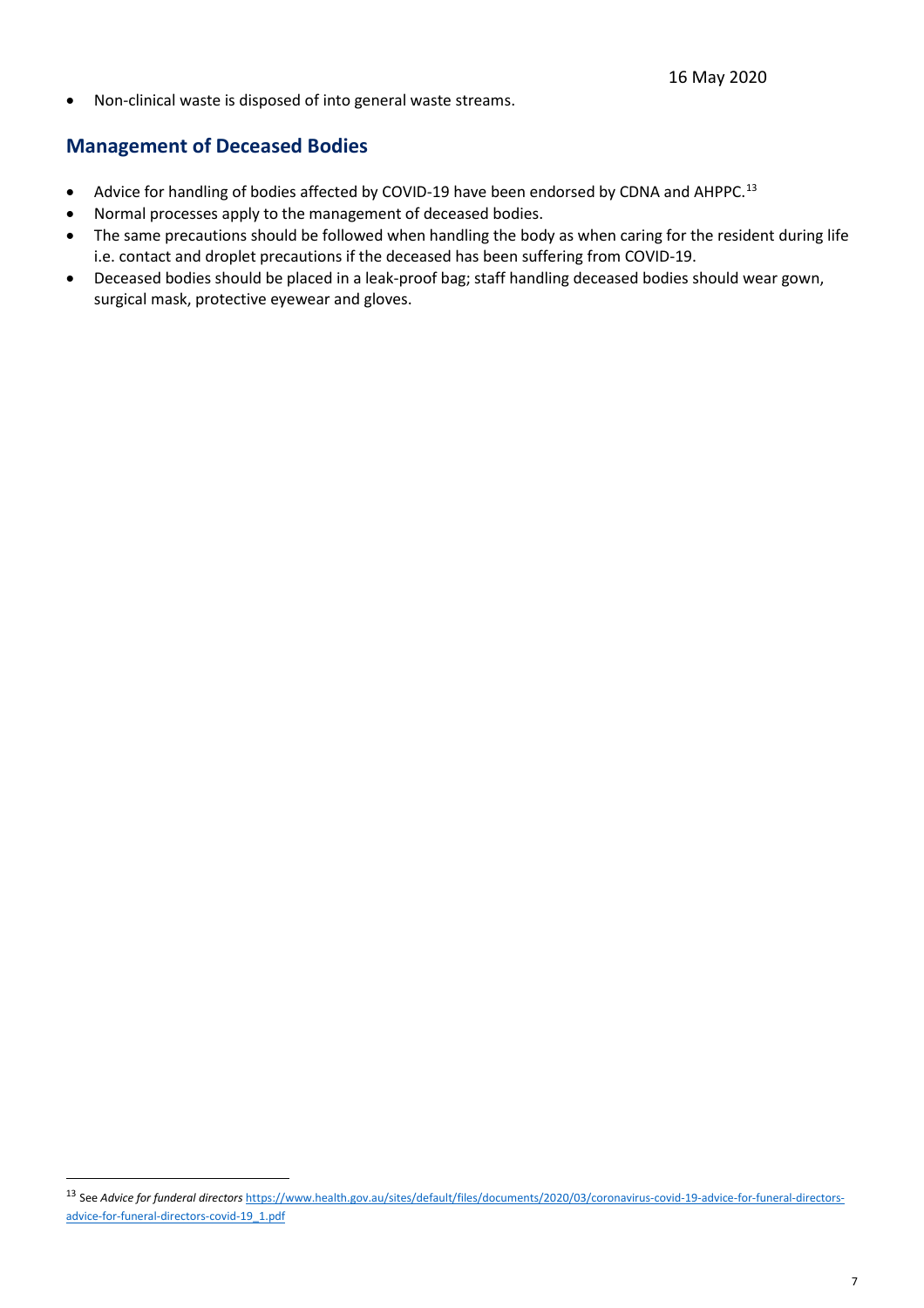# **APPENDIX 1: CONTACT AND DROPLET PRECAUTIONS FOR SUSPECTED OR CONFIRMED COVID-19**

| <b>Requirements</b>           | <b>Contact and Droplet Precautions for COVID-19</b>                                                                                                                                                                                                                                                                                                                                                                                                                                        |
|-------------------------------|--------------------------------------------------------------------------------------------------------------------------------------------------------------------------------------------------------------------------------------------------------------------------------------------------------------------------------------------------------------------------------------------------------------------------------------------------------------------------------------------|
| Single room                   | Yes, or cohort with patient with same virus (in consultation with infection<br>control professional, or infectious diseases physician), or maintain spatial<br>separation of at least 1.5 metres<br>It is recommended that single patient rooms be fitted with ensuite<br>facilities. In the advent of no ensuite facilities, a toilet and bathroom<br>should be dedicated for individual or cohort patient use.                                                                           |
| Negative pressure*            | <b>No</b>                                                                                                                                                                                                                                                                                                                                                                                                                                                                                  |
| Hand hygiene                  | Yes                                                                                                                                                                                                                                                                                                                                                                                                                                                                                        |
| Gloves                        | Yes, If there is direct contact with the patient or their environment.                                                                                                                                                                                                                                                                                                                                                                                                                     |
| Gown/apron                    | Yes, if there is direct contact with the patient or their environment.                                                                                                                                                                                                                                                                                                                                                                                                                     |
| <b>Surgical Mask</b>          | Yes, Surgical mask.<br>Remove mask after leaving patients room.                                                                                                                                                                                                                                                                                                                                                                                                                            |
| Protective eyewear            | Yes, may be in the form of safety glasses, eye shield, face shield, or<br>goggles                                                                                                                                                                                                                                                                                                                                                                                                          |
| Special handling of equipment | Single use or if reusable, reprocess according to IFU before reuse.<br>Avoid contaminating environmental surfaces and equipment with used<br>gloves.                                                                                                                                                                                                                                                                                                                                       |
| <b>Transport of patients</b>  | Surgical mask if coughing/sneezing and other signs and symptoms of an<br>infectious transmissible disease spread by airborne or droplet route.<br>Surgical mask for patient when they leave the room.<br>Patients on oxygen therapy must be changed to nasal prongs and have a<br>surgical mask over the top of the nasal prongs for transport (if medical<br>condition allows).<br>Advise transport staff of level of precautions to be maintained.<br>Notify area receiving the patient. |
| Alerts                        | When cohorting patients, they require minimum of 1.5 metres of patient<br>separation.<br>Visitors to patient room must wear a fluid resistant surgical mask and<br>protective eyewear and perform hand hygiene.<br>Remove PPE and perform hand hygiene on leaving the room.<br>Patient Medical Records must not be taken into the room.<br>Signage of room.                                                                                                                                |
| Room cleaning                 | <b>Enhanced cleaning</b>                                                                                                                                                                                                                                                                                                                                                                                                                                                                   |